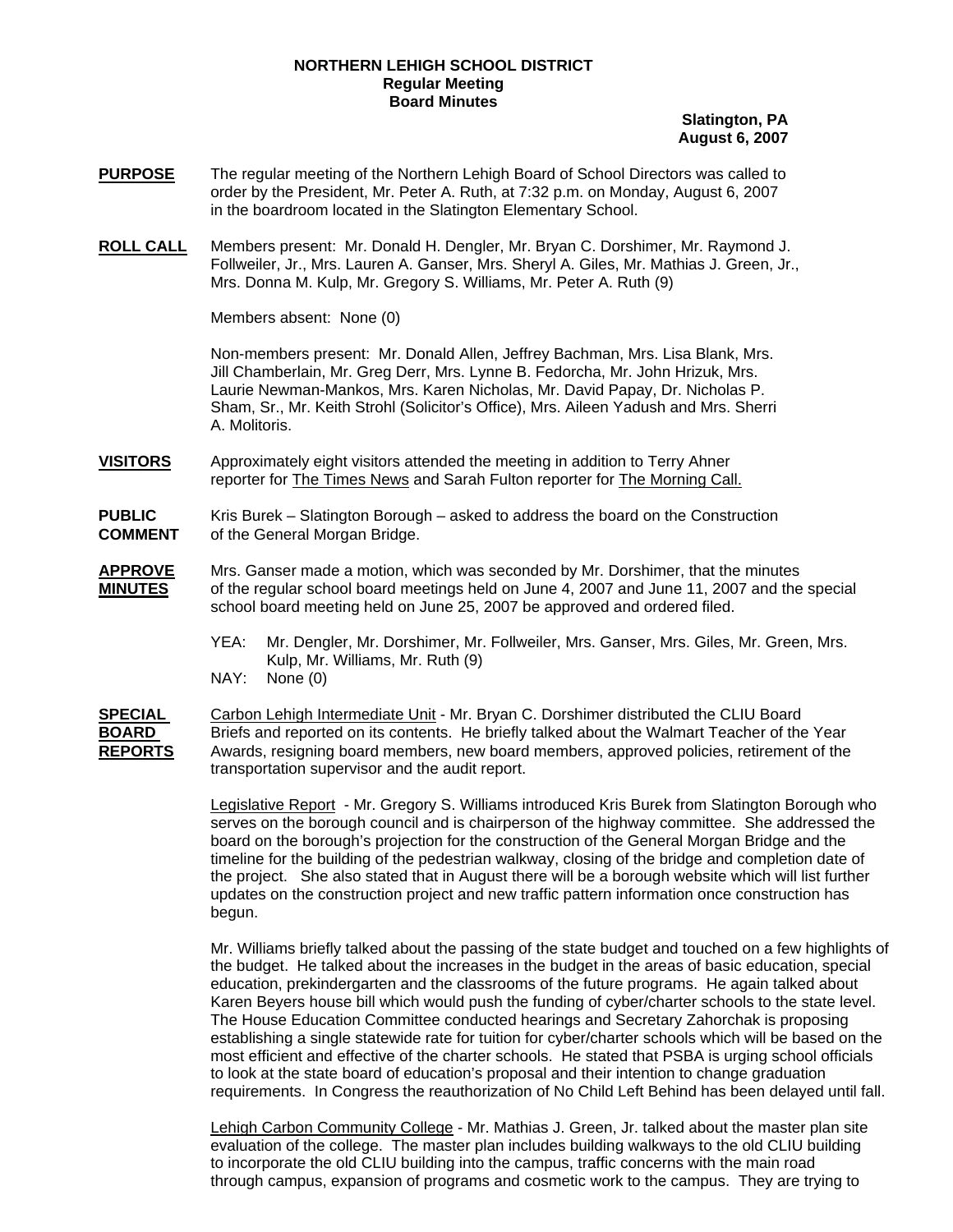# **REPORTS**

**SPECIAL** secure grant money for these upgrades to the campus and there is no intention to put money **BOARD** for these projects into the yearly budget which would cost districts money.

**(cont.)** Committee Reports and/or Meetings

Minutes of the Policy Committee Meeting held on June 20, 2007 were distributed.

Solicitor's Report – Mr. Keith Strohl stated that he will address the Board concerning an assessment appeal under the business managers report as necessary.

Federal and Other Programs Update - Mrs. Lynne B. Fedorcha distributed her written report. She discussed HB842 and the Science: Its' Elementary! Grant. She stated Peters Elementary received money to upgrade their playground equipment from a grant received by Community Services for Children, Inc. The preliminary AYP data is out and it looks like we made AYP in all the categories again this year but the official report will not be out until August  $31<sup>st</sup>$ . Mrs. Fedorcha stated that she is still looking for a representative from the Board to serve on the Wellness Advisory Council Committee. Mr. Williams stated that he would be willing to serve on the committee.

Business Manager's Report - Mrs. Lisa A. Blank addressed the board on the assessment appeal process. She stated that American Nickeloid Co. had applied for an assessment appeal and all legal parties agreed to a stipulation which she is asking for board authorization for the solicitor to sign the stipulation. Mr. Keith Strohl further explained when there is an assessment appeal any of the 3 taxing jurisdictions, school district, local municipality and county, all have the right to have legal representation to fight the appeal. The normal practice is the school district and local municipality let the county take care of it. The county fought the appeal and this is the agreement/stipulation they agreed upon.

Superintendent's Report - Dr. Nicholas P. Sham, Sr.

Dr. Sham introduced Aileen Yadush, high school principal who addressed the board on AP courses and the audit of the AP courses by the college board. All three of our AP courses, AP Bio, AP History, and AP English are all compliant and are accredited AP courses.

Dr. Sham stated that next week the Feasibility Study Committee will be giving their presentation and recommendation to the board.

Mr. Ruth stated that the board was in executive session prior to tonight's meeting to discuss some personnel issues.

**PERSONNEL** Mr. Ruth stated that under personnel they will be pulling letters C, D, M1 and M2.

 Mrs. Giles made a motion, which was seconded by Mr. Dengler, that the Board of Education approves the following personnel items:

| Rescind<br>Appointment | Rescind motion approved at the June 25, 2007 Special board meeting: |                                                                               |  |
|------------------------|---------------------------------------------------------------------|-------------------------------------------------------------------------------|--|
| Christopher            | <b>Christopher Barnes</b>                                           | <b>Temporary Professional Employee</b>                                        |  |
| <b>Barnes</b>          | Assignment:                                                         | Middle School English Teacher, replacing Mary<br>Anne Shafer who has retired. |  |
|                        | Salary:                                                             | \$41,700 (Step 1 Master on the 2007-2008 CBA<br>Salary Schedule)              |  |
|                        | <b>Effective Date:</b>                                              | August 22, 2007                                                               |  |
| Appointments           | <b>Christopher Barnes</b>                                           | <b>Temporary Professional Employee</b>                                        |  |
| Instructional          | Assignment:                                                         | Middle School English Teacher, replacing Mary<br>Anne Shafer who has retired. |  |
|                        | Salary:                                                             | \$40,700 (Step 1 Bachelors+24 on the 2007-2008 CBA<br>Salary Schedule)        |  |
|                        | <b>Effective Date:</b>                                              | August 22, 2007                                                               |  |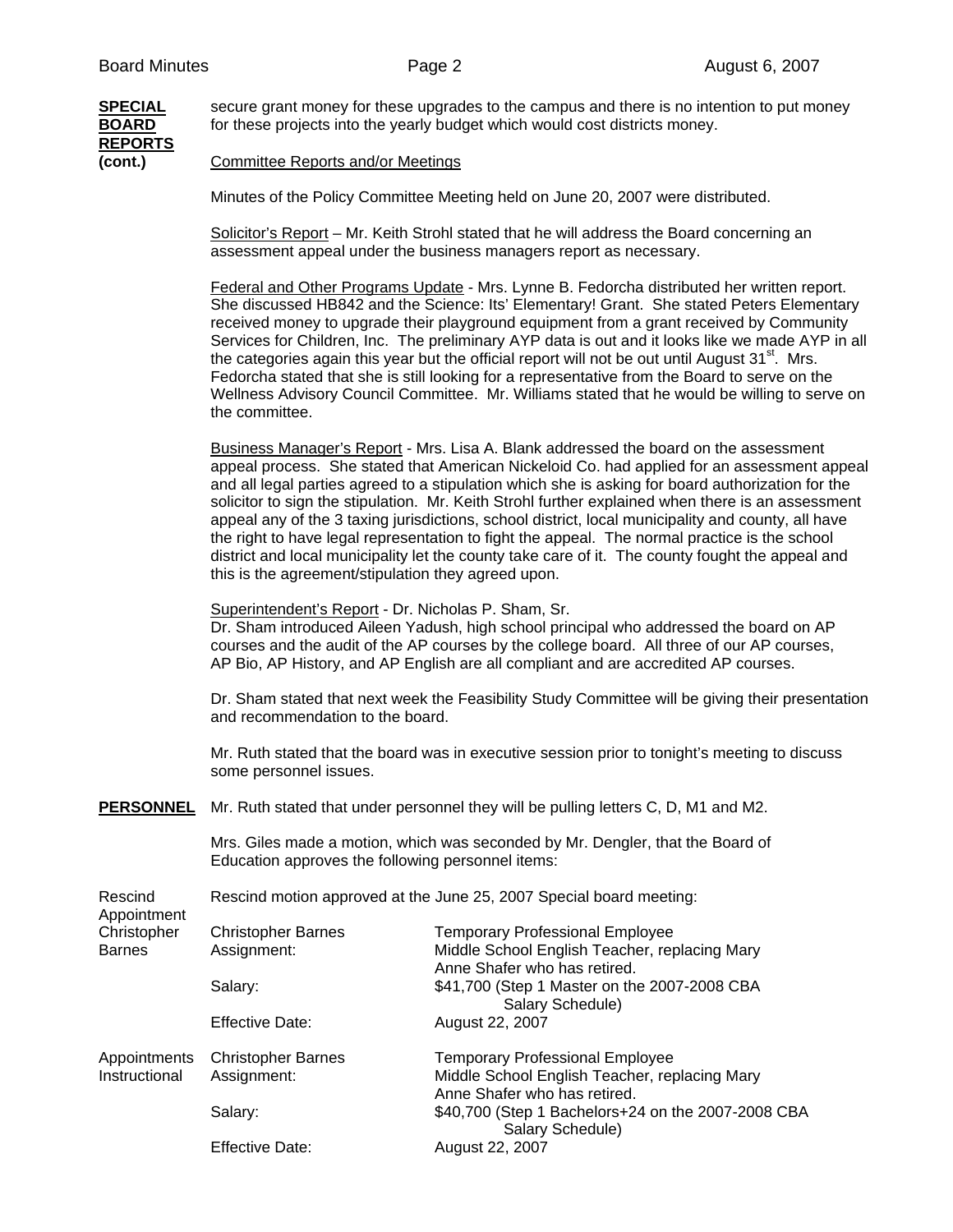| <b>PERSONNEL</b><br>(cont.)                       | Jennifer Butz<br>Assignment:<br>Salary:                                                                                                                                                                                                                                                                                                                                                                 | <b>Temporary Professional Employee</b><br>Elementary Health & Physical Education Teacher<br>replacing Larry Parry who has retired.<br>\$39,000 (Step 1 Bachelors on the 2007-2008 CBA                                                                                                                                                                                                                                                                                  |                                                                                                                                                                                        |
|---------------------------------------------------|---------------------------------------------------------------------------------------------------------------------------------------------------------------------------------------------------------------------------------------------------------------------------------------------------------------------------------------------------------------------------------------------------------|------------------------------------------------------------------------------------------------------------------------------------------------------------------------------------------------------------------------------------------------------------------------------------------------------------------------------------------------------------------------------------------------------------------------------------------------------------------------|----------------------------------------------------------------------------------------------------------------------------------------------------------------------------------------|
|                                                   | Effective:                                                                                                                                                                                                                                                                                                                                                                                              | Salary Schedule)<br>August 22, 2007                                                                                                                                                                                                                                                                                                                                                                                                                                    |                                                                                                                                                                                        |
| Non-<br>Instructional                             | <b>Shelly Pender</b><br>Assignment:<br>Salary:<br>Effective:                                                                                                                                                                                                                                                                                                                                            | District Substitute Teacher caller<br>\$7,500.00<br>August 27, 2007                                                                                                                                                                                                                                                                                                                                                                                                    |                                                                                                                                                                                        |
|                                                   | Connie Check*<br>Assignment:<br>Salary:<br><b>Effective Date:</b><br>*60 Day Probationary Period                                                                                                                                                                                                                                                                                                        | High School Cook's Helper, replacing Susanne<br>Christman who has retired.<br>\$7.50/Per Hour/5 1/2 Hours Per Day/ 5 Days Per Week<br>(2005-2009 ESPA Agreement)<br>September 4, 2007                                                                                                                                                                                                                                                                                  |                                                                                                                                                                                        |
| Resignation/<br>Retirement<br>Christina<br>Dieter | Accept the resignation of Christina Dieter from her position as High School Learning<br>Support Teacher, effective immediately. Ms. Dieter has accepted a position with the<br>Nazareth Area School District.                                                                                                                                                                                           |                                                                                                                                                                                                                                                                                                                                                                                                                                                                        |                                                                                                                                                                                        |
| Dr. Nicholas<br>Sham, Sr.<br>will<br>He           | Accept the resignation of Dr. Nicholas P. Sham, Superintendent of Northern Lehigh P.<br>School District, upon expiration of his current contract, June 30, 2008, at which time he<br>begin his retirement from the Northern Lehigh School District after 19 years of service.<br>requests that all applicable benefits to which he is entitled be granted upon the<br>implementation of his retirement. |                                                                                                                                                                                                                                                                                                                                                                                                                                                                        |                                                                                                                                                                                        |
| Deborah<br>Moreira                                | implementation of her retirement.                                                                                                                                                                                                                                                                                                                                                                       | Accept the resignation of Deborah Moreira, Administrative Secretary in the Middle School,<br>effective the end of the working day on October 3, 2007 at which time she will initiate her<br>retirement from the Northern Lehigh School District after 22 1/2 years of service. She<br>requests that all applicable benefits to which she is entitled be granted upon the                                                                                               |                                                                                                                                                                                        |
| Administrative<br>Transfer                        | Tricia Waylen<br>From:<br>To:<br>Salary:<br>Effective:                                                                                                                                                                                                                                                                                                                                                  | Middle School Clerical<br>Middle School Administrative Secretary, replacing<br>Deborah Moreira who has retired.<br>\$32,801 (Level 2 Admin Sec/Bookkeeper II classification<br>on the 2007-2008 Clerical Salary and Benefit<br>Agreement)<br>August 24, 2007                                                                                                                                                                                                           |                                                                                                                                                                                        |
| Co-Curricular<br>Appointments<br>2007-2008        | Stephen Hluschak<br>James Karabasz<br>Greg King<br>Michael Lehtonen<br>Donna Marushak<br>Hassan Mouahhid*<br>David Oertner<br>Erv Prutzman<br>Michelle Raber<br>Michelle Raber<br>Michelle Raber<br>Douglas Reynolds<br>John Rusbarsky<br>\$4,729.54<br><b>Brian Schell</b>                                                                                                                             | <b>Assistant Baseball Coach</b><br><b>Assistant Girl's Soccer Coach</b><br><b>Assistant Baseball Coach</b><br><b>Head Track Coach</b><br>Middle School Web Page Advisor<br>Assistant Boy's Soccer Coach<br><b>Assistant Track Coach</b><br><b>Head Baseball Coach</b><br>Middle School Fall Intramural<br>Middle School Spring Intramural<br>Middle School Winter Intramural<br><b>Assistant Track Coach</b><br>Head Girl's Soccer Coach<br><b>Head Softball Coach</b> | \$2,762.07<br>\$2,627.52<br>\$2,762.07<br>\$4,362.47<br>\$383.62<br>\$2,627.52<br>\$2,672.07<br>\$4,362.47<br>766.42<br>\$<br>766.42<br>\$<br>\$<br>766.42<br>\$2,762.07<br>\$4,362.47 |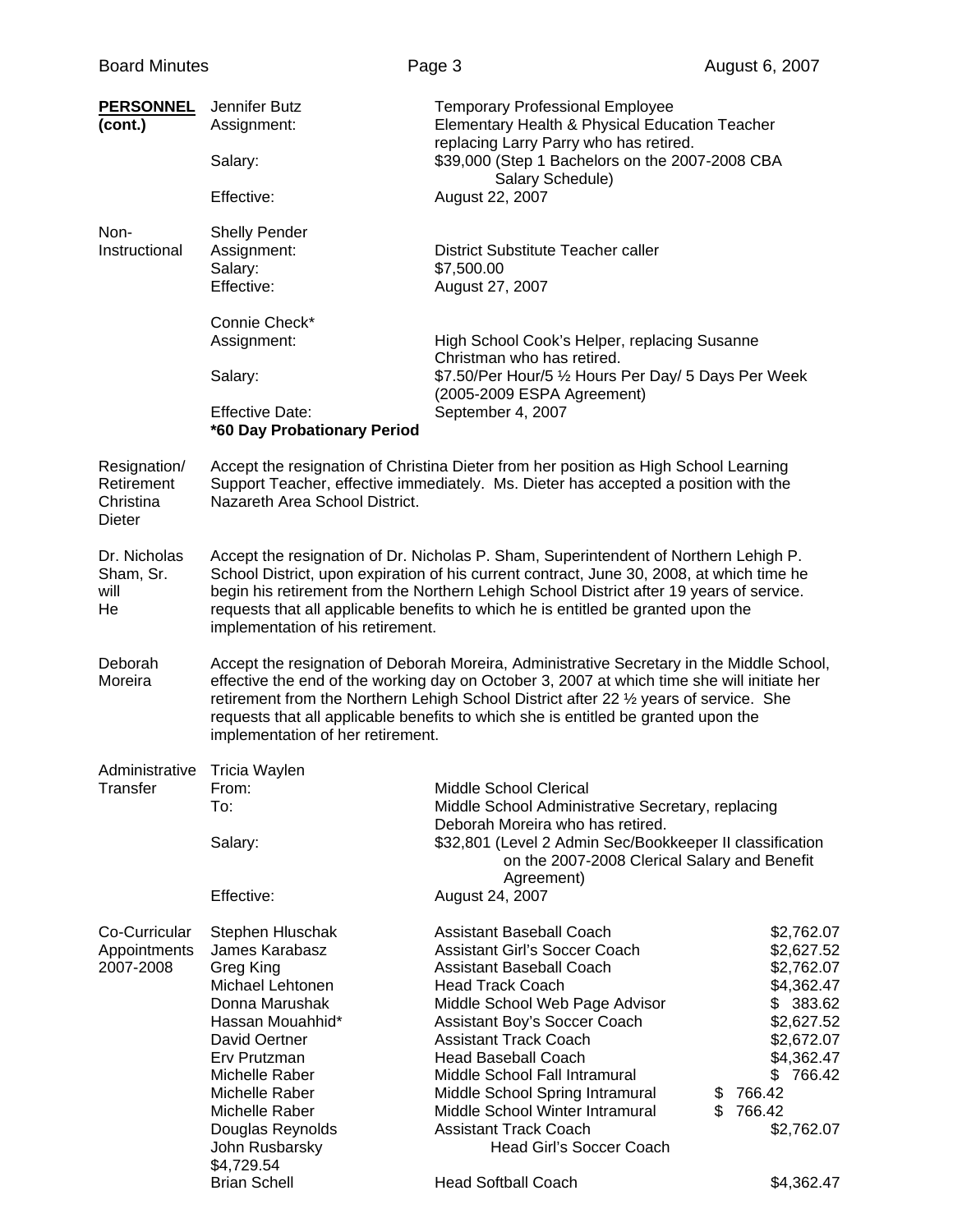| <b>PERSONNEL</b><br>(cont.)                              | <b>Tracy Zellner</b><br>Abby Bloss<br>Abby Bloss<br>David Carroll<br>Scott DeLong<br>Scott DeLong<br><b>Renee Evans</b><br>Renee Evans<br><b>Babette Guss</b><br>Michael Hammond<br><b>Todd Herzog</b><br><b>Todd Herzog</b><br>Stephen Hluschak<br>Michael Lehtonen<br>Michael Lehtonen<br><b>Richard Oertner</b><br>Julianne Palme*<br>Julianne Palme*<br>Eric Schmidt<br>Lana Schmidt<br><b>Crystal Stehly</b><br>Joseph Tout<br>Joseph Tout<br>Megan Wentz<br>Ellen Yenser<br>*Pending Verification of Clearances. | Middle School Field Hockey Coach<br>Senior High Student Council<br>Sophomore Class Advisor<br>Senior High Band Advisor<br>Debate Advisor<br>Junior Class Advisor<br>Sr. High Fall Intramurals - Tennis<br>Sr. High Spring Intramurals - Tennis<br>Senior High Yearbook<br>Senior Class Advisor<br>Sr. High Spring Intramurals - Weightlifting<br>Sr. High Fall Intramurals - Weightlifting<br>Sr. High Winter Intramurals - Weightlifting<br>Sr. High Winter Intramurals - Winter Track<br>Senior Class Advisor<br>Sr. High Fall Intramurals - Basketball<br>Senior Class Play Advisor<br>Junior Class Advisor<br><b>SADD Advisor</b><br>German Exchange Club Advisor<br>\$<br>Majorette/Band Front Director<br>Sr. High Spring Intramurals - Weightlifting<br>Sr. High Winter Intramurals - Weightlifting<br>Senior High Chorus Advisor<br>Sophomore Class Advisor | \$2,497.20<br>\$1,967.00<br>\$600.82<br>\$4,482.80<br>\$1,312.04<br>\$<br>600.82<br>\$<br>766.42<br>\$<br>766.42<br>\$2,281.21<br>\$<br>600.82<br>\$<br>766.42<br>\$<br>766.42<br>\$<br>766.42<br>\$<br>766.42<br>\$<br>600.82<br>\$<br>766.42<br>\$1,395.89<br>600.82<br>\$<br>\$<br>525.50<br>723.95<br>\$1,967.00<br>\$<br>766.42<br>\$<br>766.42<br>\$1,640.05<br>600.82<br>\$. |
|----------------------------------------------------------|------------------------------------------------------------------------------------------------------------------------------------------------------------------------------------------------------------------------------------------------------------------------------------------------------------------------------------------------------------------------------------------------------------------------------------------------------------------------------------------------------------------------|---------------------------------------------------------------------------------------------------------------------------------------------------------------------------------------------------------------------------------------------------------------------------------------------------------------------------------------------------------------------------------------------------------------------------------------------------------------------------------------------------------------------------------------------------------------------------------------------------------------------------------------------------------------------------------------------------------------------------------------------------------------------------------------------------------------------------------------------------------------------|-------------------------------------------------------------------------------------------------------------------------------------------------------------------------------------------------------------------------------------------------------------------------------------------------------------------------------------------------------------------------------------|
| Co-Curricular<br>Volunteers<br>2007-2008                 | Candice Saville Assistant Boys Soccer Coach                                                                                                                                                                                                                                                                                                                                                                                                                                                                            |                                                                                                                                                                                                                                                                                                                                                                                                                                                                                                                                                                                                                                                                                                                                                                                                                                                                     |                                                                                                                                                                                                                                                                                                                                                                                     |
| Senior High<br>Administrative<br>Detention<br>Supervisor | \$20.00 per hour worked.                                                                                                                                                                                                                                                                                                                                                                                                                                                                                               | Approve to appoint Diana Beltran as the Administrative Detention Supervisor in the<br>senior high school. She will work Tuesday and Thursday from 2:30 p.m. to 4:00 p.m.<br>throughout the 2007-2008 school year that warrants detention coverage. Salary will be                                                                                                                                                                                                                                                                                                                                                                                                                                                                                                                                                                                                   |                                                                                                                                                                                                                                                                                                                                                                                     |
| Middle School<br>Detention<br>Supervisor                 | Approve to appoint Lisa Martinez as the Administrative Detention Supervisor in the<br>Administrative middle school. She will work Monday and Wednesday from 2:20 p.m. to 3:20 p.m.<br>throughout the 2007-2008 school year that warrants detention coverage. Salary will be<br>\$20.00 per hour worked.                                                                                                                                                                                                                |                                                                                                                                                                                                                                                                                                                                                                                                                                                                                                                                                                                                                                                                                                                                                                                                                                                                     |                                                                                                                                                                                                                                                                                                                                                                                     |
| Saturday<br>Detention<br>Monitor                         | Approve to appoint Patricia Eby-Manescu as the Secondary Saturday Detention Monitor<br>for the middle school and senior high school for the 2007-2008 school year, working 3<br>hours every Saturday that warrants detention coverage. Salary will be \$20.00 per hour<br>worked.                                                                                                                                                                                                                                      |                                                                                                                                                                                                                                                                                                                                                                                                                                                                                                                                                                                                                                                                                                                                                                                                                                                                     |                                                                                                                                                                                                                                                                                                                                                                                     |
| Substitute<br>Saturday<br>Detention<br>Monitor           | coverage. Salary will be \$20.00 per hour worked.                                                                                                                                                                                                                                                                                                                                                                                                                                                                      | Approve to appoint Diana Beltran as the Substitute Secondary Saturday Detention<br>Monitor for the middle school and senior high school for the 2007-2008 school year,<br>working as a substitute for 3 hours every Saturday that warrants substitute detention                                                                                                                                                                                                                                                                                                                                                                                                                                                                                                                                                                                                     |                                                                                                                                                                                                                                                                                                                                                                                     |
| Salary<br>Adjustments-<br>Barry<br>Edwards               | longer needed.                                                                                                                                                                                                                                                                                                                                                                                                                                                                                                         | Authorize an increase salary for Temporary Maintenance Employee, Barry Edwards at a<br>rate of \$.25 per hour effective July 1, 2007. Mr. Edwards has served as a temporary<br>replacement for maintenance since September 20, 2006 with no additional compensation<br>for added responsibilities. The \$.25 is based on the additional stipend for Maintenance<br>Employees per Article XX - Wages - Benefits, Letter A (i). This additional payment will<br>terminate when Mr. Edward's services as Temporary Maintenance Employee are no                                                                                                                                                                                                                                                                                                                         |                                                                                                                                                                                                                                                                                                                                                                                     |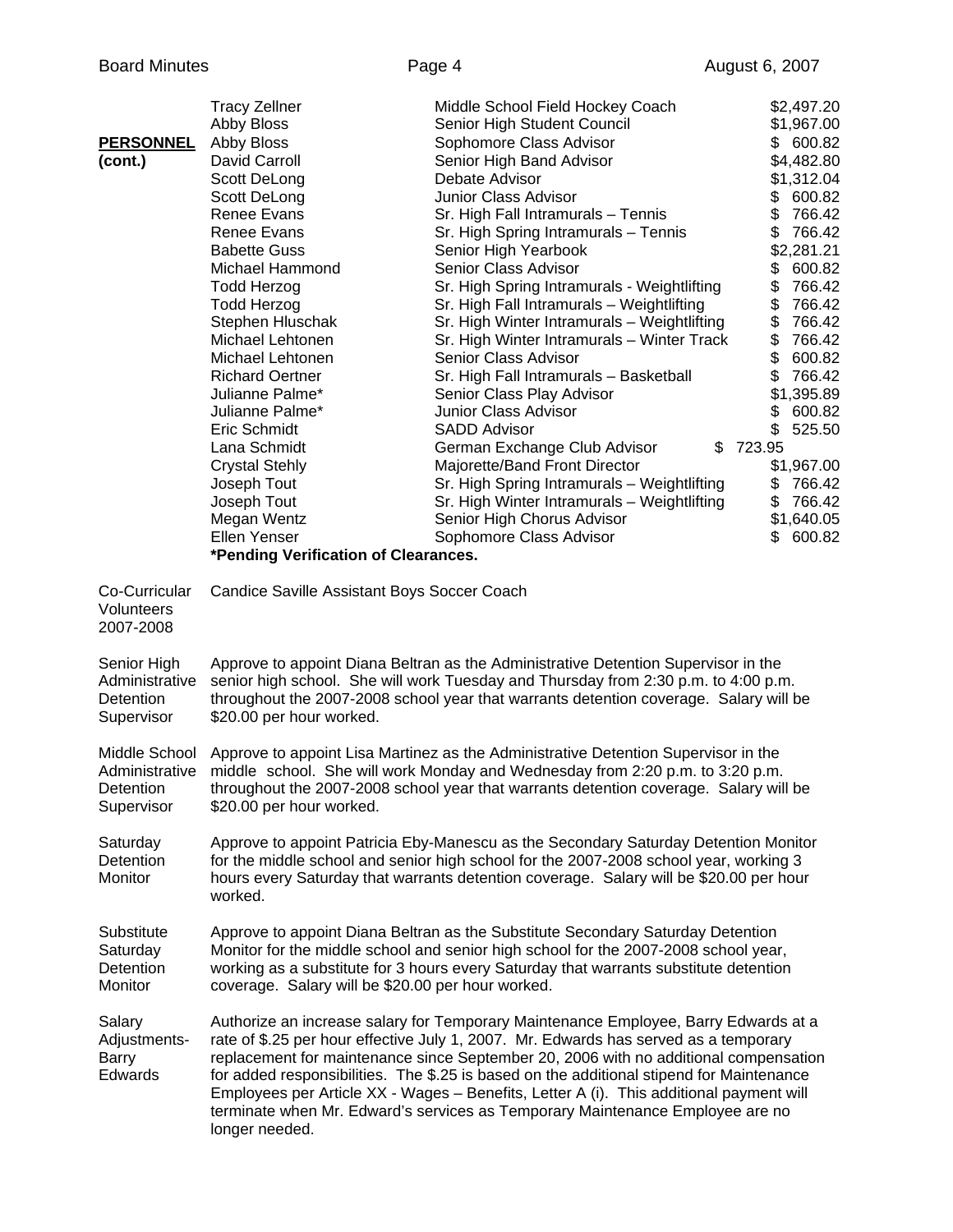| <b>PERSONNEL</b><br>(cont.)<br>Mary Ann<br>Mattiola | Acknowledge the following teachers who have completed the requirements per the<br>Collective Bargaining Agreement that would entitle them to a salary increase for the 2007-<br>2008 school year:                                                                                                                                                                                                                                                                                                                                                                                                                                                                                                                                                                                                                                                                                                                                                                                                                      |                         |                                                                                                                                                                                  |
|-----------------------------------------------------|------------------------------------------------------------------------------------------------------------------------------------------------------------------------------------------------------------------------------------------------------------------------------------------------------------------------------------------------------------------------------------------------------------------------------------------------------------------------------------------------------------------------------------------------------------------------------------------------------------------------------------------------------------------------------------------------------------------------------------------------------------------------------------------------------------------------------------------------------------------------------------------------------------------------------------------------------------------------------------------------------------------------|-------------------------|----------------------------------------------------------------------------------------------------------------------------------------------------------------------------------|
|                                                     | Mary Ann S. Mattiola<br>From:<br>To:                                                                                                                                                                                                                                                                                                                                                                                                                                                                                                                                                                                                                                                                                                                                                                                                                                                                                                                                                                                   | Step 17B+24<br>Step 17M |                                                                                                                                                                                  |
| Supplement<br>Salary<br>Schedule                    | presented.                                                                                                                                                                                                                                                                                                                                                                                                                                                                                                                                                                                                                                                                                                                                                                                                                                                                                                                                                                                                             |                         | Approve the Supplemental Personnel Salary Schedule for the 2007-2008 school year as                                                                                              |
| Professional<br>Contracts                           | According to Article II - 1108, subsection (b) of the School Code: "a temporary professional<br>employee, initially employed by a school district on or after June 30, 1996, whose work<br>has been certified by the district superintendent to the secretary of the school district,<br>during the last four (4) month of the third year of such service, as being satisfactory, shall<br>thereafter be a "professional employee" within the meaning of this article." Therefore, it is<br>recommended to approve "professional employee" status as per the school code for the<br>following teachers, who have satisfactorily completed three years of service to the<br>Northern Lehigh School District:                                                                                                                                                                                                                                                                                                            |                         |                                                                                                                                                                                  |
|                                                     | Gail Barilla<br><b>Christina Dieter</b><br>Michael Hammond<br>Vonda Lorson<br>Douglas Reynolds                                                                                                                                                                                                                                                                                                                                                                                                                                                                                                                                                                                                                                                                                                                                                                                                                                                                                                                         |                         | Jonathan DeFrain<br><b>Scott Gerould</b><br>Nicole Kovich<br><b>Thomas Mertus</b><br>Roxanne Sagala                                                                              |
| Substitute-<br>Instructional                        |                                                                                                                                                                                                                                                                                                                                                                                                                                                                                                                                                                                                                                                                                                                                                                                                                                                                                                                                                                                                                        |                         | Approve the following substitute teachers for the 2007-2008 school year at the 2007-2008<br>substitute teacher rates as approved on the Supplementary Personnel Salary Schedule: |
|                                                     | Robert Bold - Industrial Arts<br>Sharon Collins - Elementary<br>Kenneth Cressman - Accounting, Marketing, Distributive Ed<br>Chris Derhammer - Special Education<br>Cynthia Fritzinger - Elementary<br>Allison Garbe - Elementary<br>Michele Harrison - Elementary<br>Lori King - Elementary<br>Martin Klesh - Mentally &/or Physically Handicapped<br>Meghan Krebs - Elementary*<br>Kimberly Kuhns - Elementary<br>Danielle LaBarge - Elementary K-6<br>James Labosky - Elementary K-6<br>Cathy Minnich - Mathematics 7-12 (Homebound)<br>Robert Naugle - Secondary Mathematics<br>Michael Quigley - Social Studies<br>Justina Reph - Elementary & Special Education<br>Rhonda Russell - Elementary<br>Manfred Schmidt - Physics 7-12<br>Jennifer Silliman - Elementary (Homebound)*<br>Joanne Solga - Elementary<br>JoLeigh Sponsler - Music K-12<br>Marissa Walters - Elementary & Special Education<br>Jane Wessner - Elementary<br>Tracy Zellner - Elementary (Homebound)<br>*Pending Verification of Clearances. |                         |                                                                                                                                                                                  |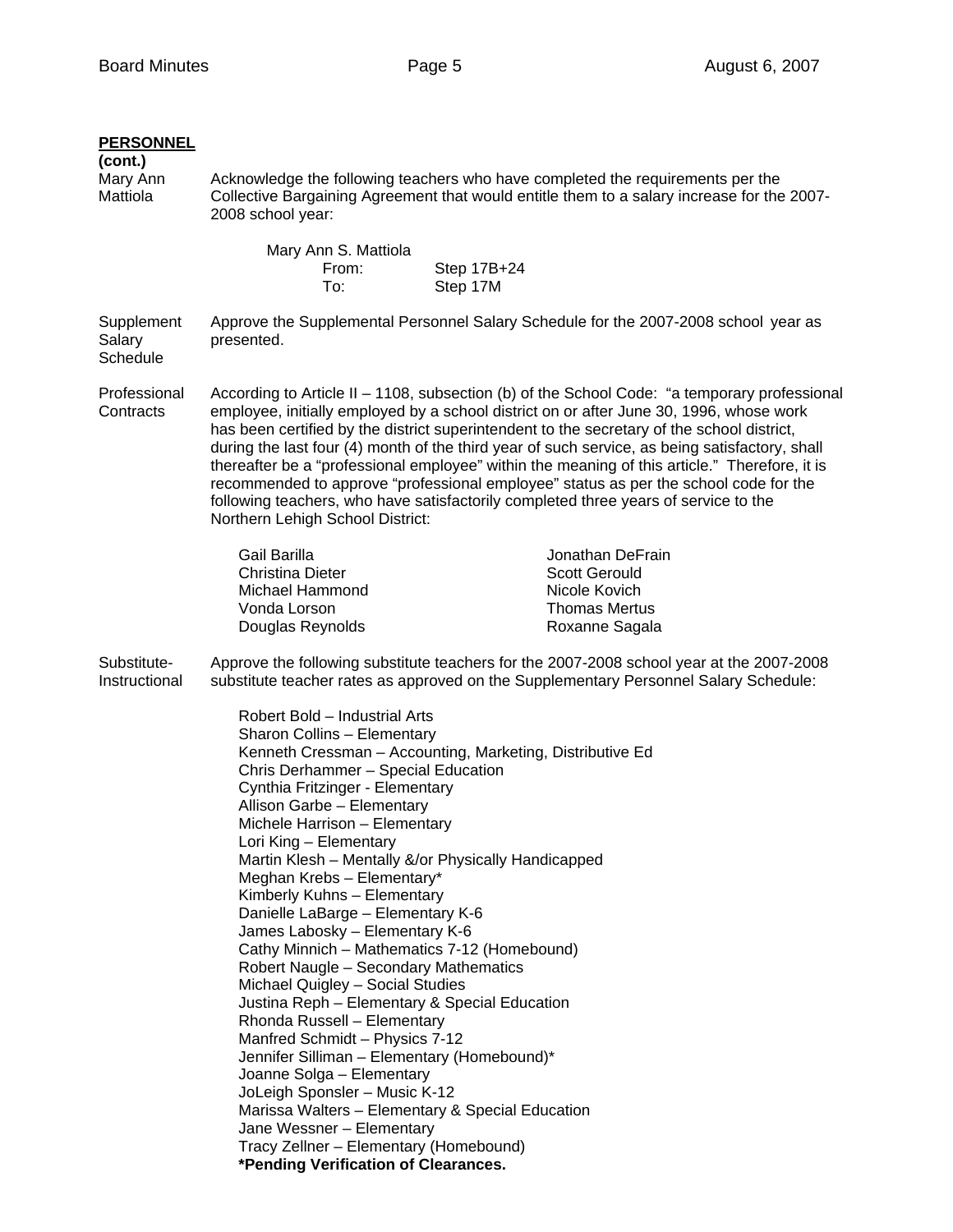# **PERSONNEL (cont.)**  Non- Approve the following individuals as substitute secretaries/aides for the 2007-2008 Instructional- school year at the 2007-2008 substitute rate as approved on the Supplementary Aide **Personnel Salary Schedule:** Margaret Blose Colleen Egan Melissa Fritchman Desaida Goss Rachel Hillegas Donna Lobach-Berger Jessica Matyascik Carol Oertner Rhonda Russell Mary Spalding Judith VanHorn\* Claudia Young Dorothy Weber **\*Pending Verification of Clearances.**  Cafeteria Approve the following individuals as substitute cafeteria workers for the 2007-2008 school year at the 2007-2008 substitute rate as approved on the Supplementary Personnel Salary Schedule: Colleen Egan Nancy Frantz Melissa Fritchman Beth Gabovitz Debra Heintzelman Shirley Ortt Romaine Remaley Mary Spalding Sarah Unger **Judith VanHorn**\* Caludia Young **Dorothy Weber \*Pending Verification of Clearances.** Custodian Approve the following individuals as substitute custodians for the 2007-2008 school year at the 2007-2008 substitute rate as approved on the Supplementary Personnel Salary Schedule: Steven Andrews Leon Christman Wendy Green **Richard Handwerk** Lamar Lauer **Randy Muniz** Richard Nichol Gavin Oplinger\* Scott Reitz **Richard Sensinger**  Franklin Zamadics **\*Pending Verification of Clearances.**  Table Co- Mr. Follweiler made a motion, which was seconded by Mr. Dengler, that the Board of Curricular Education table the approval of the girls soccer coaches. Girls Soccer Coaches ROLL CALL: YEA: Mr. Dengler, Mr. Dorshimer, Mr. Follweiler, Mrs. Ganser, Mrs. Giles, Mr. Green, Mrs. Kulp, Mr. Ruth (8) NAY: Mr. Williams (1) Motion Carried. Vote On YEA: Mr. Dengler, Mr. Dorshimer, Mr. Follweiler, Mrs. Ganser, Mrs. Giles, Mr. Green, Original Mrs. Kulp, Mr. Williams, Mr. Ruth (9) Motion NAY: None (0) **CONFER-** Mr. Green made a motion, which was seconded by Mr. Williams, that the Board of Education **ENCES** approves the following conference items: Dr. Nicholas Sham – Lehigh University School Study Council Study Tour: Developing Leaders of Leaders – October 30 – November 1, 2007 – Bank Street College of Education and Columbia Teachers College, New York – Registration: \$995.00 - Total Approximate Cost: \$995.00 – Funding: Superintendent's Budget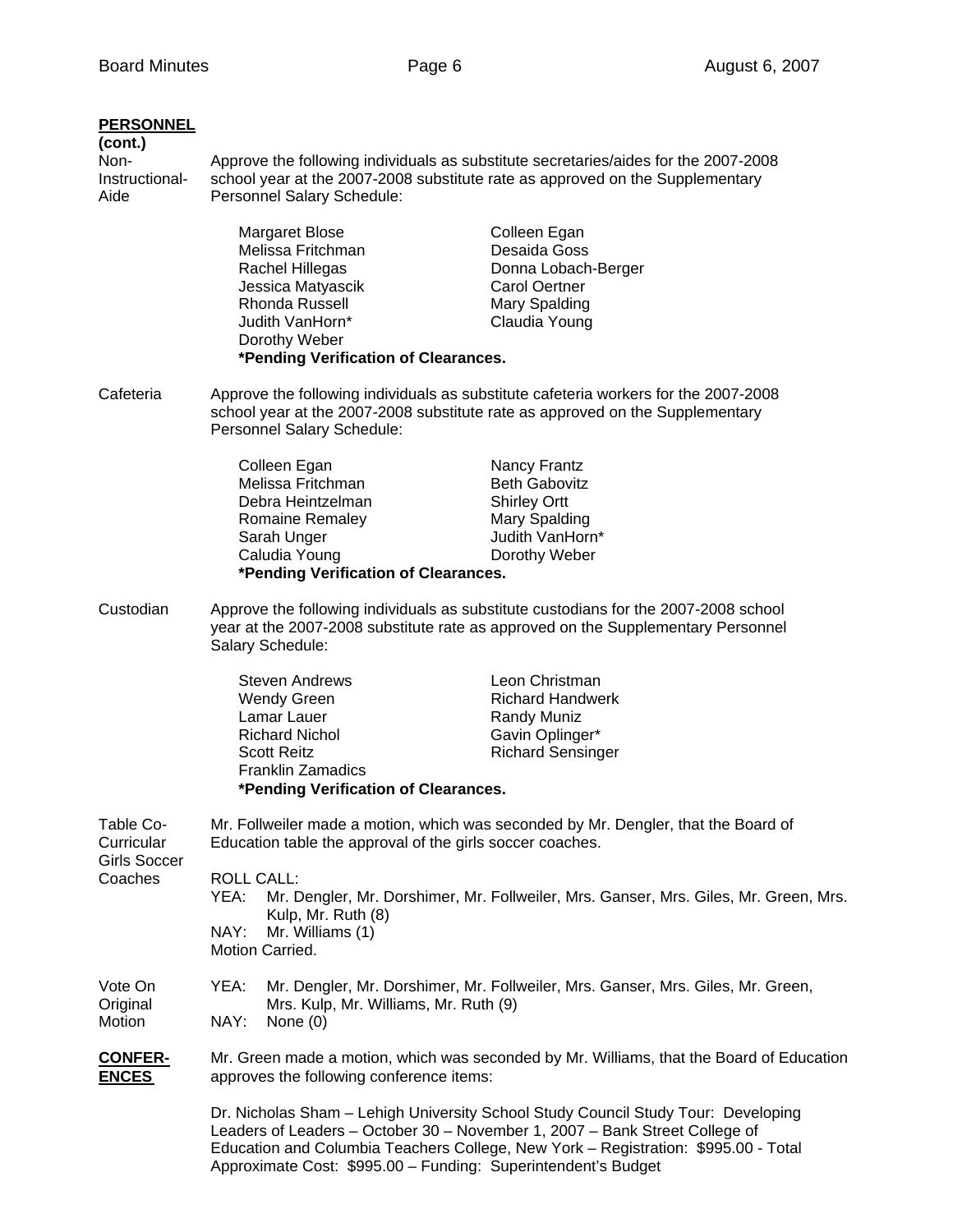| <b>Board Minutes</b>                                | Page 7                                                                                                                                                                                                                                                                                                                                       |                                                                                 | August 6, 2007 |  |
|-----------------------------------------------------|----------------------------------------------------------------------------------------------------------------------------------------------------------------------------------------------------------------------------------------------------------------------------------------------------------------------------------------------|---------------------------------------------------------------------------------|----------------|--|
| <b>CONFER-</b><br><b>ENCES</b><br>(cont.)           | Laurie Newman-Mankos - Eastern PA Special Education Administrator's Conference -<br>October 24-26, 2007 - Hershey Lodge and Convention Center, Hershey, PA - Lodging:<br>\$401.00, Travel: \$69.84 - Total Approximate Cost: \$470.84 - Funding: Special<br><b>Education Department Budget</b>                                               |                                                                                 |                |  |
|                                                     | Suzanne Mengel - Bullying Prevention Institute Empowering Change in Schools -<br>October 4-5, 2007 - Hershey Lodge and Convention Center, Hershey, PA - Registration:<br>\$35.00, Travel: \$46.87, Lodging: \$169.00 - Total Approximate Cost: \$250.87 - Funding:<br>Curriculum and Instruction Budget                                      |                                                                                 |                |  |
|                                                     | <b>ROLL CALL:</b><br>YEA:<br>NAY:<br>Mr. Follweiler, Mrs. Ganser, Mrs. Kulp, Mr. Dengler (4)<br>Motion Carried.                                                                                                                                                                                                                              | Mr. Dorshimer, Mrs. Giles, Mr. Green, Mr. Williams, Mr. Ruth (5)                |                |  |
| <b>POLICY</b>                                       | Mrs. Ganser made a motion, which was seconded by Mr. Dorshimer, that the Board of<br>Education approves the following policy items:                                                                                                                                                                                                          |                                                                                 |                |  |
| <b>Board Policy-</b><br>Second<br>Reading           | Approve new school board policy #207 - Pupils - Confidential Communications Of Students,<br>as presented after second reading.                                                                                                                                                                                                               |                                                                                 |                |  |
|                                                     | Approve revisions to school board policy #810 – Operations – Transportation, as<br>presented after second reading.                                                                                                                                                                                                                           |                                                                                 |                |  |
|                                                     | Approve revisions to administrative regulation #810-AR – School Bus Transportation, as<br>presented after second reading.                                                                                                                                                                                                                    |                                                                                 |                |  |
|                                                     | Approve revisions to school board policy #103 - Programs - Nondiscrimination in School<br>and Classroom Practices, as presented after second reading.                                                                                                                                                                                        |                                                                                 |                |  |
|                                                     | Approve revisions to school board policy #433 - Professional Employees - Professional<br>Education, as amended after second reading.                                                                                                                                                                                                         |                                                                                 |                |  |
|                                                     | Approve new school board policy #146 - Programs - Student Services, as presented<br>after second reading.                                                                                                                                                                                                                                    |                                                                                 |                |  |
|                                                     | Approve new school board policy #830 - Operations - Breach Of Computerized Personal<br>Information, as presented after second reading.                                                                                                                                                                                                       |                                                                                 |                |  |
|                                                     | Approve revisions to school board policy #919 - Community - District/School Report<br>Cards, as presented after second reading.                                                                                                                                                                                                              |                                                                                 |                |  |
|                                                     | Approve revisions to school board policy #122 - Programs - Extra-curricular Activities, as<br>presented after second reading.                                                                                                                                                                                                                |                                                                                 |                |  |
| Student-<br>Parent                                  | Approve the changes to the Elementary School Student-Parent Handbook as presented.                                                                                                                                                                                                                                                           |                                                                                 |                |  |
| Handbook<br>Changes                                 | Approve the changes to the Northern Lehigh High School Student-Parent Handbook<br>as presented.                                                                                                                                                                                                                                              |                                                                                 |                |  |
|                                                     | Approve the changes to the Northern Lehigh Middle School Student-Parent Handbook as<br>presented.                                                                                                                                                                                                                                            |                                                                                 |                |  |
| Special<br>Education<br><b>Student</b><br>Agreement | Approve to authorize proper officials to enter into an agreement for one Northwestern<br>Lehigh School District special education student to attend the Northern Lehigh School<br>District in accordance with the promises and covenants contained in the agreement. This<br>agreement is effective September 4, 2007 through June 30, 2008. |                                                                                 |                |  |
|                                                     | YEA:<br>Mrs. Kulp, Mr. Williams, Mr. Ruth (9)                                                                                                                                                                                                                                                                                                | Mr. Dengler, Mr. Dorshimer, Mr. Follweiler, Mrs. Ganser, Mrs. Giles, Mr. Green, |                |  |

NAY: None (0)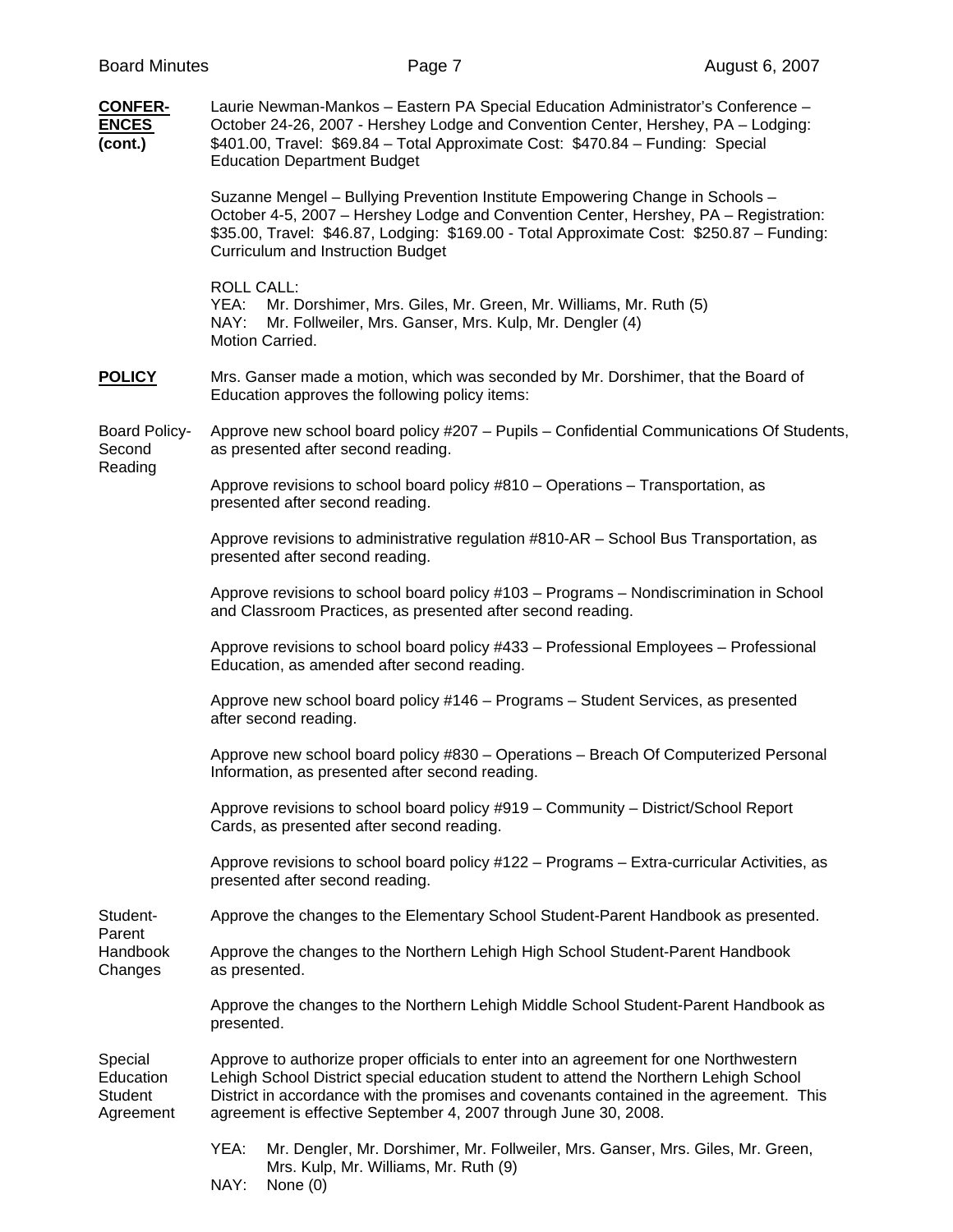| <b>CURRI-</b>   | Mr. Dengler made a motion, which was seconded by Mr. Green, that the Board of Education |
|-----------------|-----------------------------------------------------------------------------------------|
| <b>CULUM</b>    | approves the following curriculum and instruction items:                                |
| <b>AND</b>      |                                                                                         |
| <b>INSTRUC-</b> |                                                                                         |
| <b>TION</b>     |                                                                                         |
|                 |                                                                                         |

Bethesda Day Approve the daily tuition rates for the Bethesda Day Treatment Center, Inc. The Agreement Treatment of Service with Bethesda was previously approved for the 2007-2008 school year on April Center 10, 2007.

Induction Approve the following teachers as helping teachers in the Northern Lehigh School District Program Induction Program for the 2007-2008 school year:

|                                                                     | <b>Helping Teacher</b>                                                                                                                                                                                                                                                                                                                                                                                                                                                                                                                                                                                                                                                                                                                                                                                                                                                                                                                                                        | Inductee                                                                                                                                                                 | Stipend                                                                                      |
|---------------------------------------------------------------------|-------------------------------------------------------------------------------------------------------------------------------------------------------------------------------------------------------------------------------------------------------------------------------------------------------------------------------------------------------------------------------------------------------------------------------------------------------------------------------------------------------------------------------------------------------------------------------------------------------------------------------------------------------------------------------------------------------------------------------------------------------------------------------------------------------------------------------------------------------------------------------------------------------------------------------------------------------------------------------|--------------------------------------------------------------------------------------------------------------------------------------------------------------------------|----------------------------------------------------------------------------------------------|
|                                                                     | Donna Marushak<br>Kathy Walter<br><b>Elizabeth Case</b><br>Debbie Geiger<br>Laura Krum<br><b>Kristin Skinker</b><br>Debra Siglin<br>Janet Millen                                                                                                                                                                                                                                                                                                                                                                                                                                                                                                                                                                                                                                                                                                                                                                                                                              | <b>Christopher Barnes</b><br>Melissa Binder<br><b>Kimberly Filipovits</b><br>Melissa DeFrain<br>Camille Vernarr<br>Kristin Hubbs<br>Lori Middaugh<br>Jennifer Butz       | \$750.00<br>\$750.00<br>\$750.00<br>\$750.00<br>\$750.00<br>\$750.00<br>\$750.00<br>\$750.00 |
| <b>OLD</b>                                                          | YEA:<br>Kulp, Mr. Williams, Mr. Ruth (9)<br>NAY:<br>None $(0)$                                                                                                                                                                                                                                                                                                                                                                                                                                                                                                                                                                                                                                                                                                                                                                                                                                                                                                                | Mr. Dengler, Mr. Dorshimer, Mr. Follweiler, Mrs. Ganser, Mrs. Giles, Mr. Green, Mrs.<br>Mr. Williams made a motion, which was seconded by Mrs. Ganser, that the Board of |                                                                                              |
| <b>BUSINESS</b><br>Ratify<br>Confidential<br>Secretary<br>Agreement | Education approve the following old business item:<br>Approve to ratify the Confidential Secretary Compensation Agreement, which was<br>approved on October 10, 2005. The original approved agreement did not specify salaries<br>or board stipend amounts for the duration of the Confidential Secretary Compensation<br>Agreement. Agreement language states, "In the initial year of employment the position of<br>Confidential Secretary to the Superintendent shall receive base pay equal to the highest<br>salary listed in the Clerical Salary and Benefit Agreement approved for the fiscal year." The<br>agreement further states, "The base salary shall be adjusted for step increments where<br>approved in the Clerical Salary and Benefit Agreement." When the Confidential Secretary<br>Compensation Agreement was created the Clerical Salary and Benefit Agreement was not<br>settled and therefore salaries could not be incorporated into that agreement. |                                                                                                                                                                          |                                                                                              |
|                                                                     | <b>ROLL CALL:</b><br>VEA: Mr. Follweiler Mrs. Copear Mrs. Ciles Mr. Croop Mrs. Kulp Mr. Williams                                                                                                                                                                                                                                                                                                                                                                                                                                                                                                                                                                                                                                                                                                                                                                                                                                                                              |                                                                                                                                                                          |                                                                                              |

 YEA: Mr. Follweiler, Mrs. Ganser, Mrs. Giles, Mr. Green, Mrs. Kulp, Mr. Williams, Mr. Dengler, Mr. Ruth (8)

- NAY: Mr. Dorshimer (1)
- Motion Carried.

**NEW** Mr. Ruth stated this evening the board accepted the resignation of the superintendent **BUSINESS** of schools effective the end of the 2007-2008 school year. He asked if there were any board members who would be willing to chair the committee to start the search process for a new superintendent. There was no reply from the board.

> Mr. Ruth also received information on the PSBA Student Delegate Program. The board is encouraging two student representatives and a chaperone to attend this leadership conference. The board is asking for more information at the next board meeting. Mr. Dorshimer asked Mrs. Blank to look in the budget under the school board budget line items to find the funding for these people to attend.